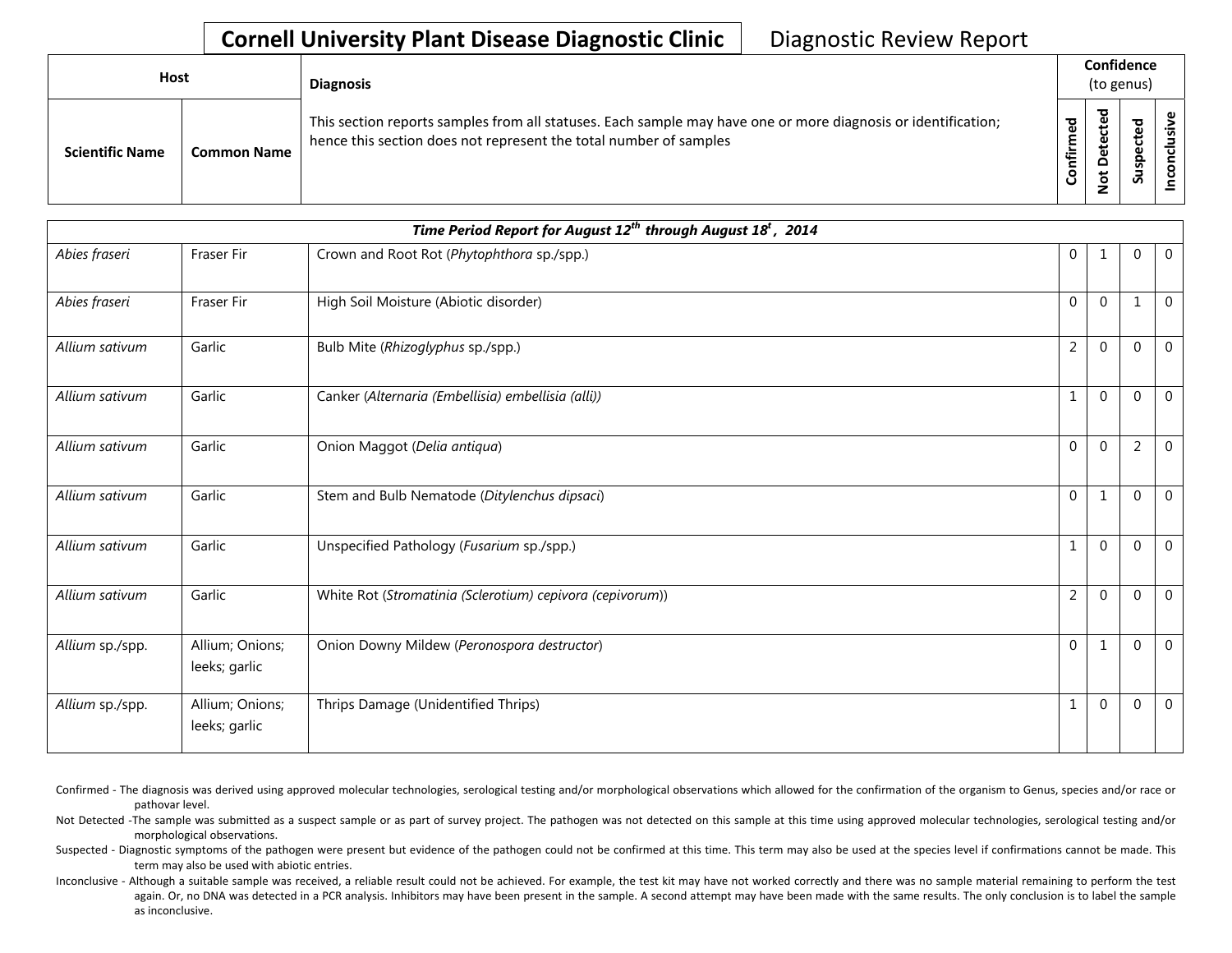| Host                   |                    | <b>Diagnosis</b>                                                                                                                                                                   |             | Confidence<br>(to genus) |   |  |  |  |
|------------------------|--------------------|------------------------------------------------------------------------------------------------------------------------------------------------------------------------------------|-------------|--------------------------|---|--|--|--|
| <b>Scientific Name</b> | <b>Common Name</b> | This section reports samples from all statuses. Each sample may have one or more diagnosis or identification;<br>hence this section does not represent the total number of samples | ठ<br>onfirm | ᅙ<br>₽                   | S |  |  |  |

| Allium sp./spp.                   | Allium; Onions;<br>leeks; garlic | Onion Purple (Brown) Blotch (Alternaria porri)                                                                 | 1            | 0            | $\Omega$       | $\overline{0}$ |
|-----------------------------------|----------------------------------|----------------------------------------------------------------------------------------------------------------|--------------|--------------|----------------|----------------|
| Amelanchier<br>alnifolia          | Saskatoon<br>Serviceberry        | High Soil Moisture (Abiotic disorder)                                                                          | 0            | $\Omega$     | 1              | $\overline{0}$ |
| Amelanchier<br>alnifolia          | Saskatoon<br>Serviceberry        | Insect Damage (Unidentified Insect)                                                                            | 1            | $\Omega$     | $\Omega$       | $\overline{0}$ |
| Amelanchier<br>alnifolia          | Saskatoon<br>Serviceberry        | Not Pathogen; Saprophyte (Secondary Agents; Saprophytes; Unspecif.)                                            | $\mathbf{1}$ | $\Omega$     | $\overline{0}$ | $\overline{0}$ |
| Buxus sp./spp.                    | Boxwood                          | Boxwood Blight; Leaf and Stem Blight (Calonectria (ana. Cylindrocladium) pseudonaviculata (pseudonaviculatum)) | $\mathbf{1}$ | $\mathbf{1}$ | $\Omega$       | $\mathbf 0$    |
| Buxus sp./spp.                    | Boxwood                          | Boxwood Leafminer (Monarthropalpus flavus (buxi))                                                              | 0            | $\Omega$     | $\overline{2}$ | $\overline{0}$ |
| Buxus sp./spp.                    | Boxwood                          | Fusarium Canker (Fusarium sp./spp.)                                                                            | $\mathbf{1}$ | $\Omega$     | $\Omega$       | $\overline{0}$ |
| Buxus sp./spp.                    | Boxwood                          | Macrophoma Blight; Dieback (Macrophoma sp./spp.)                                                               | $\mathbf{1}$ | $\Omega$     | $\Omega$       | $\overline{0}$ |
| Buxus sp./spp.                    | Boxwood                          | Volutella Leaf Blight; Dieback (Volutella sp./spp.)                                                            | $\mathbf{1}$ | $\Omega$     | $\mathbf{0}$   | $\overline{0}$ |
| Capsicum sp./spp.                 | Pepper                           | White Mold (Stem Rot) (Sclerotinia sclerotiorum)                                                               | 1            | $\Omega$     | $\mathbf{0}$   | $\overline{0}$ |
| Chrysanthemum<br>sp./spp. hybrids | Chrysanthemum                    | No Pathogen Found (Identification Analysis)                                                                    | 1            | $\Omega$     | $\Omega$       | $\overline{0}$ |

Confirmed - The diagnosis was derived using approved molecular technologies, serological testing and/or morphological observations which allowed for the confirmation of the organism to Genus, species and/or race or pathovar level.

Not Detected -The sample was submitted as a suspect sample or as part of survey project. The pathogen was not detected on this sample at this time using approved molecular technologies, serological testing and/or morphological observations.

Suspected - Diagnostic symptoms of the pathogen were present but evidence of the pathogen could not be confirmed at this time. This term may also be used at the species level if confirmations cannot be made. This term may also be used with abiotic entries.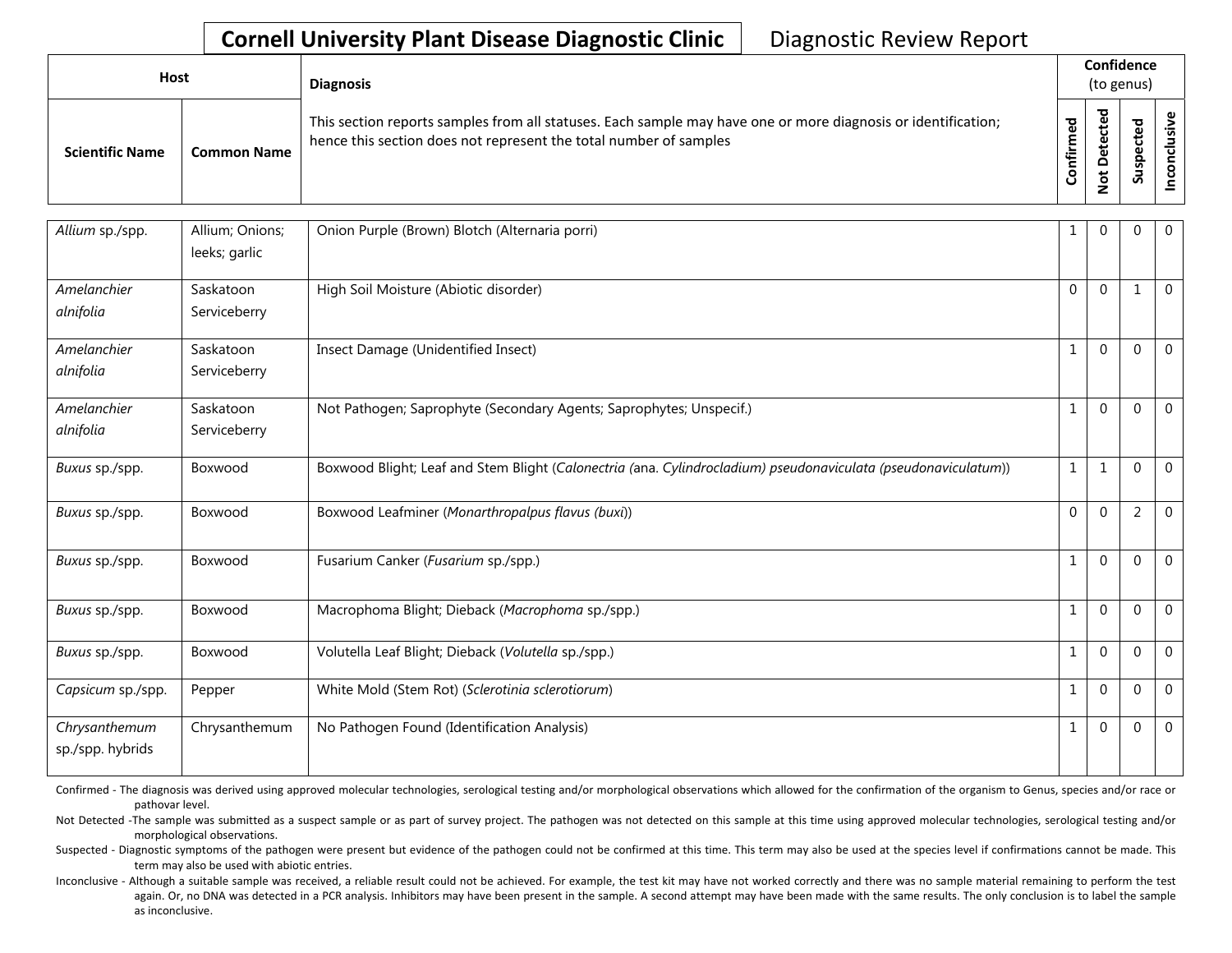| Host                   |                    | <b>Diagnosis</b>                                                                                                                                                                   |                      | Confidence<br>(to genus) |             |  |  |  |  |
|------------------------|--------------------|------------------------------------------------------------------------------------------------------------------------------------------------------------------------------------|----------------------|--------------------------|-------------|--|--|--|--|
| <b>Scientific Name</b> | <b>Common Name</b> | This section reports samples from all statuses. Each sample may have one or more diagnosis or identification;<br>hence this section does not represent the total number of samples | ි<br>ම<br>Ě<br>onfir | ਠ<br>پ<br>t<br><u>g</u>  | ъ<br>∍<br>S |  |  |  |  |

| Chrysanthemum<br>sp./spp. hybrids | Chrysanthemum | Unknown Abiotic Disorder (Abiotic disorder)                           | $\mathbf 0$  | $\Omega$    |                | $\overline{0}$ |
|-----------------------------------|---------------|-----------------------------------------------------------------------|--------------|-------------|----------------|----------------|
| Chrysanthemum<br>sp./spp. hybrids | Chrysanthemum | Nutrient Imbalance (Abiotic disorder)                                 | $\Omega$     | $\Omega$    | $\mathbf{1}$   | $\mathbf 0$    |
| Chrysanthemum<br>sp./spp. hybrids | Chrysanthemum | Oedema; Edema (Abiotic disorder)                                      | $\mathbf{1}$ | $\Omega$    | $\mathbf 0$    | $\mathbf 0$    |
| Chrysanthemum<br>sp./spp. hybrids | Chrysanthemum | Additional Sample Requested (Identification Analysis)                 |              | $\Omega$    | $\Omega$       | $\mathbf{0}$   |
| Chrysanthemum<br>sp./spp. hybrids | Chrysanthemum | Cultural/Environmental Problem (Abiotic disorder)                     | $\Omega$     | $\Omega$    |                | $\mathbf{0}$   |
| Chrysanthemum<br>sp./spp. hybrids | Chrysanthemum | Root Damage (Abiotic disorder)                                        | $\Omega$     | $\Omega$    |                | $\Omega$       |
| Cucumis sativus                   | Cucumber      | Alternaria Leaf Spot (Alternaria sp./spp.)                            | 1            | $\Omega$    | $\mathbf 0$    | $\Omega$       |
| Cucumis sativus                   | Cucumber      | Bacterial Spot (Xanthomonas cucurbitae (campestris) (pv. cucurbitae)) | 1            | $\Omega$    | $\overline{0}$ | $\mathbf 0$    |
| Fagus sp./spp.                    | Beech         | Not Pathogen; Saprophyte (Secondary Agents; Saprophytes; Unspecif.)   | 1            | $\Omega$    | $\mathbf 0$    | $\overline{0}$ |
| Fagus sp./spp.                    | Beech         | Root Damage (Abiotic disorder)                                        | $\Omega$     | $\Omega$    |                | $\mathbf 0$    |
| Fagus sylvatica                   | Fastigate     | Moisture Stress (Abiotic disorder)                                    | $\mathbf 0$  | $\mathbf 0$ | 1              | $\mathbf 0$    |

Confirmed - The diagnosis was derived using approved molecular technologies, serological testing and/or morphological observations which allowed for the confirmation of the organism to Genus, species and/or race or pathovar level.

Not Detected -The sample was submitted as a suspect sample or as part of survey project. The pathogen was not detected on this sample at this time using approved molecular technologies, serological testing and/or morphological observations.

Suspected - Diagnostic symptoms of the pathogen were present but evidence of the pathogen could not be confirmed at this time. This term may also be used at the species level if confirmations cannot be made. This term may also be used with abiotic entries.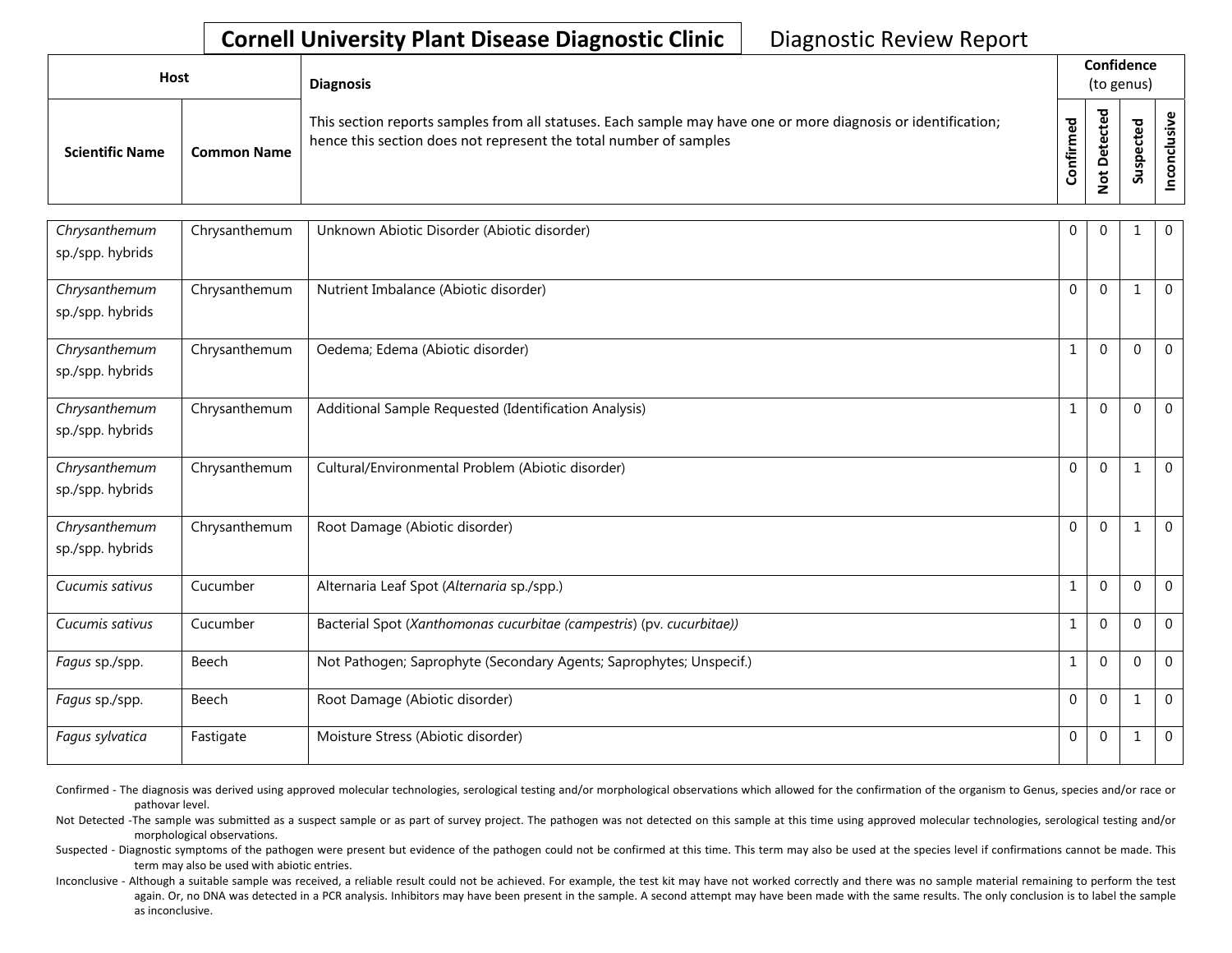| <b>Host</b>            |                    | <b>Diagnosis</b>                                                                                                                                                                   |                 | Confidence<br>(to genus)                              |                          |  |  |  |  |
|------------------------|--------------------|------------------------------------------------------------------------------------------------------------------------------------------------------------------------------------|-----------------|-------------------------------------------------------|--------------------------|--|--|--|--|
| <b>Scientific Name</b> | <b>Common Name</b> | This section reports samples from all statuses. Each sample may have one or more diagnosis or identification;<br>hence this section does not represent the total number of samples | ᇃ<br>Ě<br>onfir | ᅙ<br>உ<br>ں<br>ete<br>$\circ$<br>$\tilde{\mathbf{z}}$ | ਠ<br>et.<br>ga<br>ے<br>S |  |  |  |  |

|                             | European beech              |                                                                     |              |              |                |             |
|-----------------------------|-----------------------------|---------------------------------------------------------------------|--------------|--------------|----------------|-------------|
| Fagus sylvatica             | Fastigate<br>European beech | Not Pathogen; Saprophyte (Secondary Agents; Saprophytes; Unspecif.) | $\mathbf{1}$ | $\Omega$     | $\Omega$       | $\mathbf 0$ |
| Juniperus sp./spp.          | Juniper                     | High Soil Moisture (Abiotic disorder)                               | $\mathbf 0$  | $\Omega$     | $\overline{2}$ | $\mathbf 0$ |
| Juniperus sp./spp.          | Juniper                     | Not Pathogen; Saprophyte (Secondary Agents; Saprophytes; Unspecif.) | $\mathbf{1}$ | $\Omega$     | $\Omega$       | $\Omega$    |
| Juniperus sp./spp.          | Juniper                     | Root Damage (Abiotic disorder)                                      | $\Omega$     | $\Omega$     | 1              | $\Omega$    |
| Lycopersicon<br>sp./spp.    | Tomato                      | Late Blight (Phytophthora infestans)                                | 2            | $\Omega$     | $\Omega$       | $\Omega$    |
| Lycopersicon<br>sp./spp.    | Tomato                      | Early Blight; Leaf Spot (Alternaria solani)                         | $\mathbf{1}$ | $\Omega$     | $\Omega$       | $\Omega$    |
| Lycopersicon<br>sp./spp.    | Tomato                      | White Mold (Stem Rot) (Sclerotinia sclerotiorum)                    | $\mathbf 1$  | $\Omega$     | $\Omega$       | $\Omega$    |
| Picea pungens               | <b>Blue Spruce</b>          | Cytospora Canker; Dieback (Cytospora sp./spp.)                      | $\mathbf{0}$ | $\Omega$     | $\overline{2}$ | $\mathbf 0$ |
| Picea pungens               | <b>Blue Spruce</b>          | Stigmina Needle Blight (Stigmina lautii)                            | $\mathbf{1}$ | $\Omega$     | $\Omega$       | $\Omega$    |
| Picea pungens               | <b>Blue Spruce</b>          | Unspecified Pathology (Rhizosphaera sp./spp.)                       | 1            | $\mathbf{0}$ | $\Omega$       | $\mathbf 0$ |
| Populus sp./spp.<br>hybrids | Poplar (hybrids)            | Not Pathogen; Saprophyte (Secondary Agents; Saprophytes; Unspecif.) | 1            | $\Omega$     | $\Omega$       | $\mathbf 0$ |

Confirmed - The diagnosis was derived using approved molecular technologies, serological testing and/or morphological observations which allowed for the confirmation of the organism to Genus, species and/or race or pathovar level.

Not Detected -The sample was submitted as a suspect sample or as part of survey project. The pathogen was not detected on this sample at this time using approved molecular technologies, serological testing and/or morphological observations.

Suspected - Diagnostic symptoms of the pathogen were present but evidence of the pathogen could not be confirmed at this time. This term may also be used at the species level if confirmations cannot be made. This term may also be used with abiotic entries.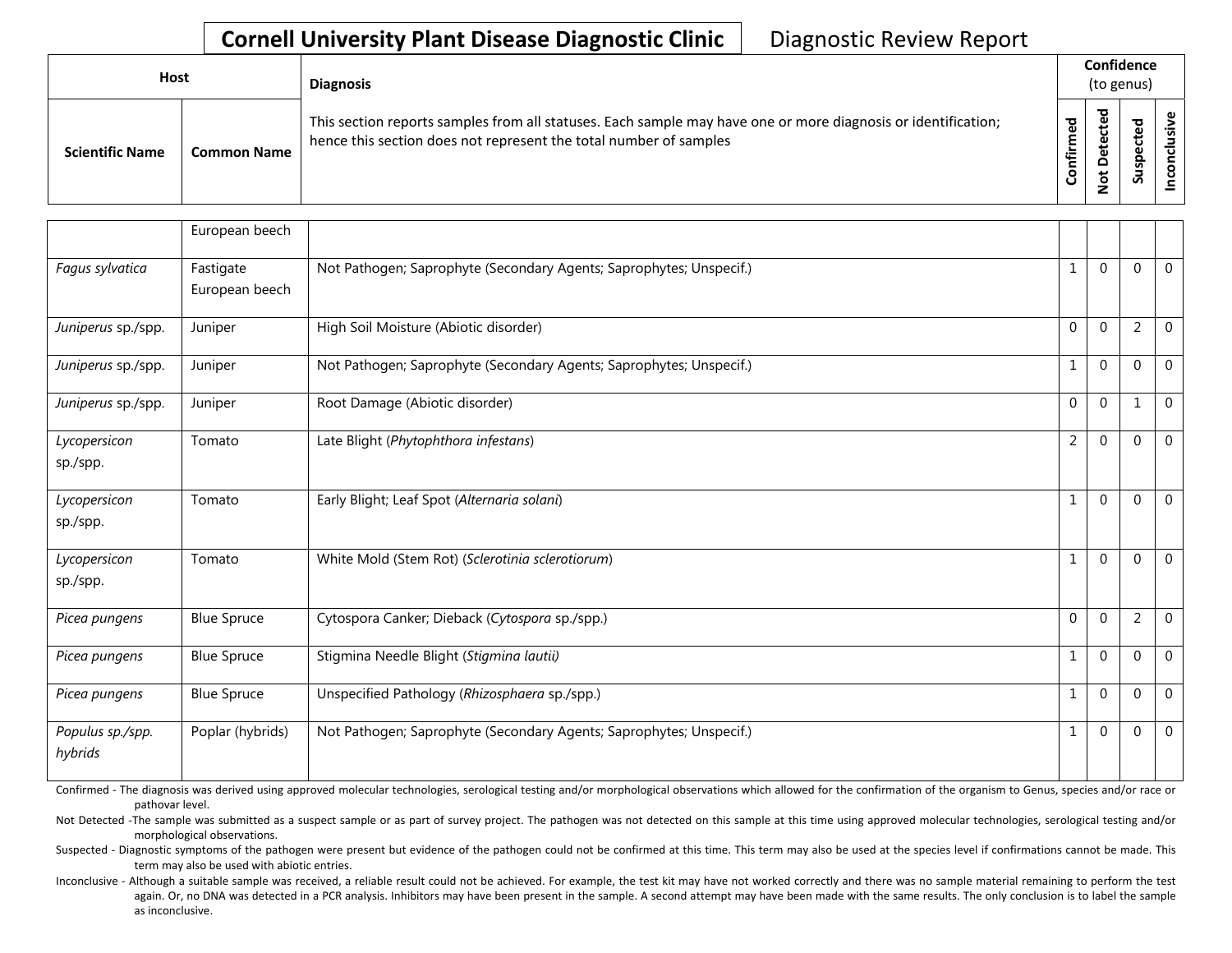| Host                   |                    | <b>Diagnosis</b>                                                                                                                                                                   |          | Confidence<br>(to genus)     |                                    |          |  |  |
|------------------------|--------------------|------------------------------------------------------------------------------------------------------------------------------------------------------------------------------------|----------|------------------------------|------------------------------------|----------|--|--|
| <b>Scientific Name</b> | <b>Common Name</b> | This section reports samples from all statuses. Each sample may have one or more diagnosis or identification;<br>hence this section does not represent the total number of samples | ਠ<br>tir | ᇃ<br>Φ<br>۵<br>ى<br><u>و</u> | ᇃ<br>Φ<br>ں<br>്ധ<br>gsr<br>۔<br>S | <u>ی</u> |  |  |

| Populus sp./spp.<br>hybrids | Poplar (hybrids)  | Unidentified Insect (Unidentified Insect)                             | 1              | $\Omega$       | $\mathbf 0$ | $\mathbf 0$    |
|-----------------------------|-------------------|-----------------------------------------------------------------------|----------------|----------------|-------------|----------------|
| Populus sp./spp.<br>hybrids | Poplar (hybrids)  | Unknown Abiotic Disorder (Abiotic disorder)                           | $\Omega$       | $\Omega$       |             | $\mathbf{0}$   |
| Quercus falcata             | Red Oak           | Leaf Spot (Tubakia dryina)                                            |                | $\Omega$       | $\mathbf 0$ | $\mathbf 0$    |
| Quercus sp./spp.            | Oak               | Oak Wilt (Ceratocystis (Chalara) fagacearum (quercina))               | $\mathbf 0$    | $\overline{2}$ | $\mathbf 0$ | $\mathbf 0$    |
| Quercus sp./spp.<br>white   | <b>White Oaks</b> | Bacterial Wetwood; Slime Flux (Various Pathogens)                     | $\Omega$       | $\Omega$       |             | $\mathbf{0}$   |
| Quercus sp./spp.<br>white   | White Oaks        | Crown Rot; Root Rot; Stem Rot (Phytophthora sp./spp.)                 | $\Omega$       | $\mathbf{1}$   | $\Omega$    | $\overline{0}$ |
| Taxodium sp./spp.           | Baldcypress       | Moisture Stress (Abiotic disorder)                                    | $\Omega$       | $\Omega$       |             | $\mathbf{0}$   |
| Taxodium sp./spp.           | Baldcypress       | Not Pathogen; Saprophyte (Secondary Agents; Saprophytes; Unspecif.)   |                | $\Omega$       | $\theta$    | $\mathbf 0$    |
| Turfgrass mixed<br>species  | Turfgrass         | Anthracnose; Colletotrichum Leaf Spot (Colletotrichum sp./spp.)       | $\overline{2}$ | 1              | 0           | $\overline{0}$ |
| Turfgrass mixed<br>species  | Turfgrass         | Turfgrass Necrotic Ring Spot (Ophiosphaerella (Leptosphaeria) korrae) | $\Omega$       | $\mathbf{1}$   | $\theta$    | $\Omega$       |

Confirmed - The diagnosis was derived using approved molecular technologies, serological testing and/or morphological observations which allowed for the confirmation of the organism to Genus, species and/or race or pathovar level.

Not Detected -The sample was submitted as a suspect sample or as part of survey project. The pathogen was not detected on this sample at this time using approved molecular technologies, serological testing and/or morphological observations.

Suspected - Diagnostic symptoms of the pathogen were present but evidence of the pathogen could not be confirmed at this time. This term may also be used at the species level if confirmations cannot be made. This term may also be used with abiotic entries.